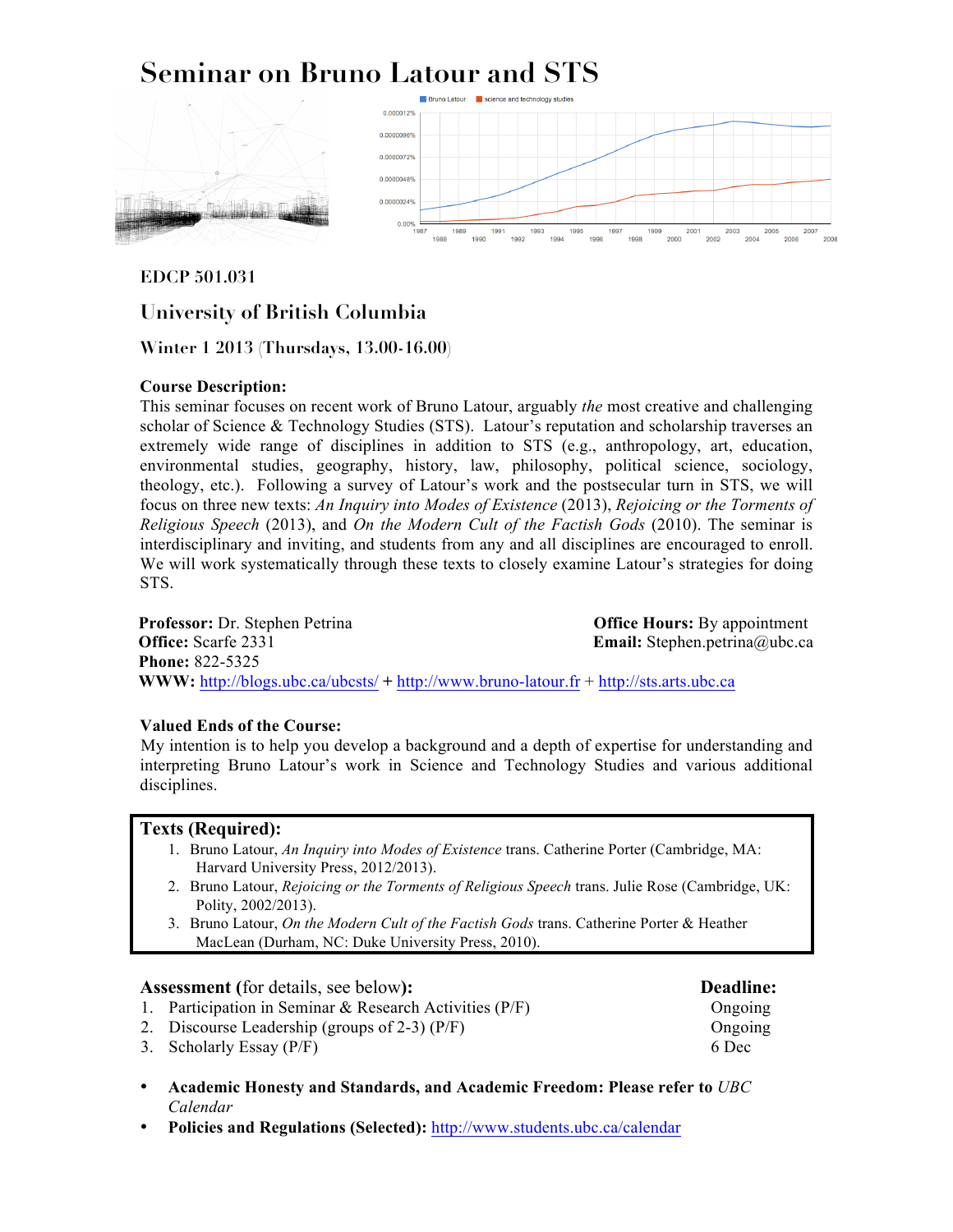• **Academic Accommodation for Students with Disabilities:** Students with a disability who wish to have an academic accommodation should contact the Disability Resource Centre without delay (see UBC Policy #73 www.universitycounsel.ubc.ca/ policies/policy73.pdf).

### **Participation:**

Participation is valued at 20% of the P-F system. We refer to the scholarly level of participation as **academic conversation**, which entails a variety of things including academic conversation, articulation and presentation. Participation is interdependent with **preparation** for each week, which involves *reading* (highlighting, pagination post-its, margin notes, comments & questions, etc.), *writing* (posting to discussions, note-taking, outlining, questioning, defining, mapping, framing, summarizing, journaling, blogging, podcasting, exposition, etc.), *organizing* (documenting, labelling, ordering, archiving, filing, sequencing events, chronicling, etc.), *reflecting* (rethinking, reincorporating, remapping, analyzing, synthesizing, etc.), and *speaking* (discussing, podcasting, corresponding with peers, chat, etc.). One goal of preparation is to sustain increasingly sophisticated academic conversations or engagement with the readings, course and peers. A second goal is to develop systematic approaches for engaging with the readings and your peers (i.e., developing reading, speaking, writing, organizing, and reflection form(at)s and styles that are effective). **Read for Meaning** *along with* **Purpose…**



**Scholarly Essay (60%)**— Choose a topic or problem in STS and write a scholarly paper exploring Latour's work. The topic can be one that you are already working through. The essay should provide a clear, cogent, concise exploration or case study of STS and Latour. Take a position (state a thesis or argument) and provide evidence, through examples and narrative, to support the position. **At the mid-point of the course, please also bring a \*one page hard copy outline\* of your paper as a work in progress. Outline = outline form. This includes the:**

- 1. Topic / Conceptual Dimensions
- 2. Theme and argument
	- a. The argument or thesis
	- b. The background
- 3. Primary and Secondary sources for insight into the topic
	- a. Issues to be addressed
	- b. Literature to be consulted
- 4. Provisional conclusions drawn from the argument  $\&$  issues or data
- 5. Structure / sections of the paper

**Assessment: (Limit to 10-15, tight well-written double-spaced pages including title page (limit to 3000 words + references)**.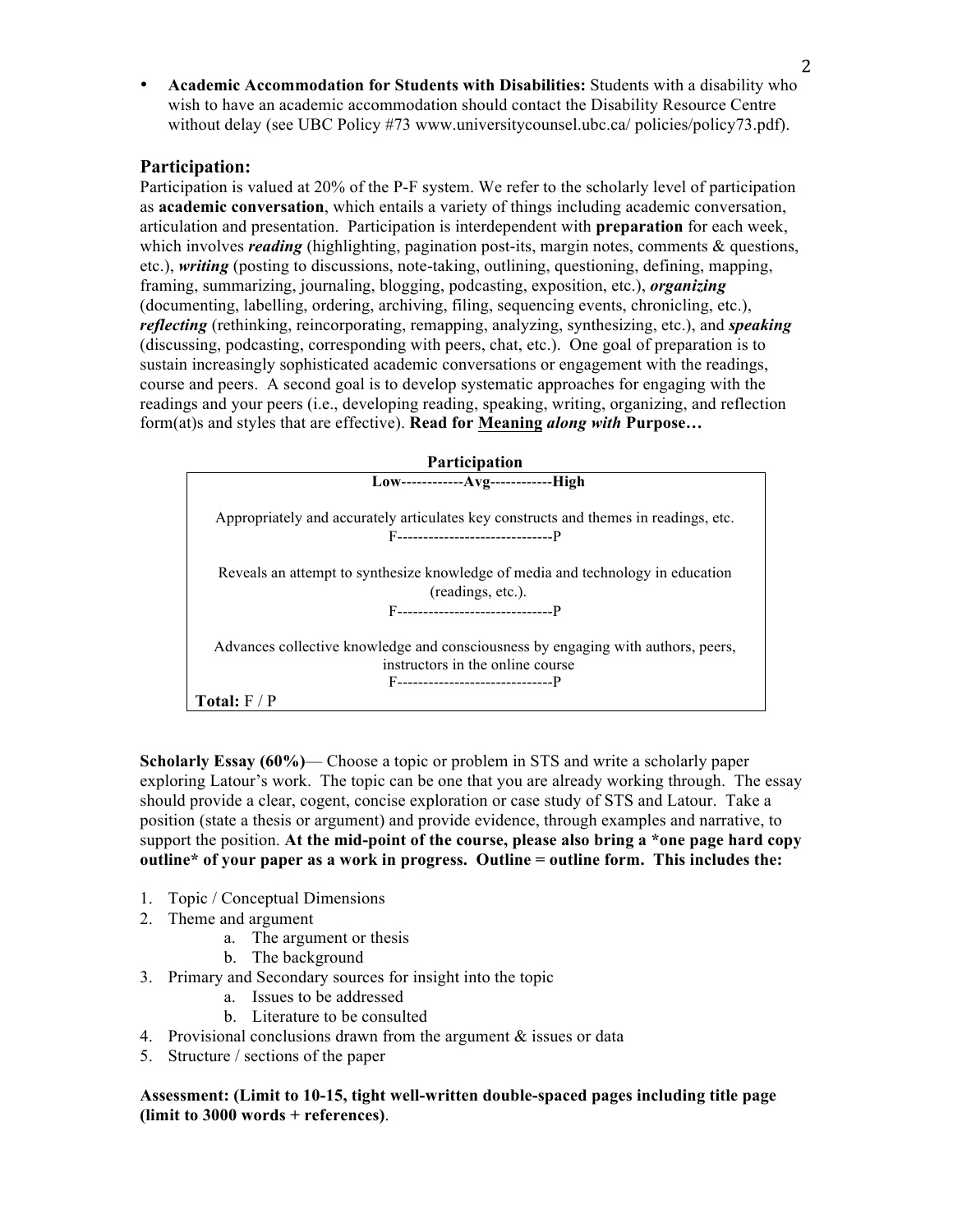- 1. Clarity of communication / writing
	- a. Is the writing clear and concise?
	- b. Are the ideas focused and organized?
- 2. Development of argument / thesis
	- a. Is the argument coherent? Thoughtful? Analytical? Critical? Sophisticated?
- 3. Exploration of content and theory
	- a. Is there evidence of critically and theoretically exploring the issues?
		- b. Are the ideas theorized, synthesized, extended or applied?
- 4. Examples
	- a. Are examples sufficient? Do examples ground the paper?
	- b. Are there narrative examples?
- 5. Grammar & Style
	- a. Organization, sentence structure, paragraphs, spelling
	- b. APA or Chicago Style (format, references)



**Seminar Leadership (20%)**— (Groups of 2-3) Choose one book on the schedule and coordinate the discussions for two weeks. It will be your responsibility to clearly re/present the readings, and to move the discussions through the book. Please draw on the approach indicated below. For the discussion that you lead, please prepare to:

- 1. Outline the chapters and book.
- 2. Distribute key published reviews of the books for contextual readings.
- 3. Define key terms or methodological and theoretical concepts that are challenging.
- 4. Provide handouts, discussion questions and presentation media for clarifying the readings.
- 5. Provide one published review of the book to share with the group.
- 6. Moderate and bring closure to the readings.